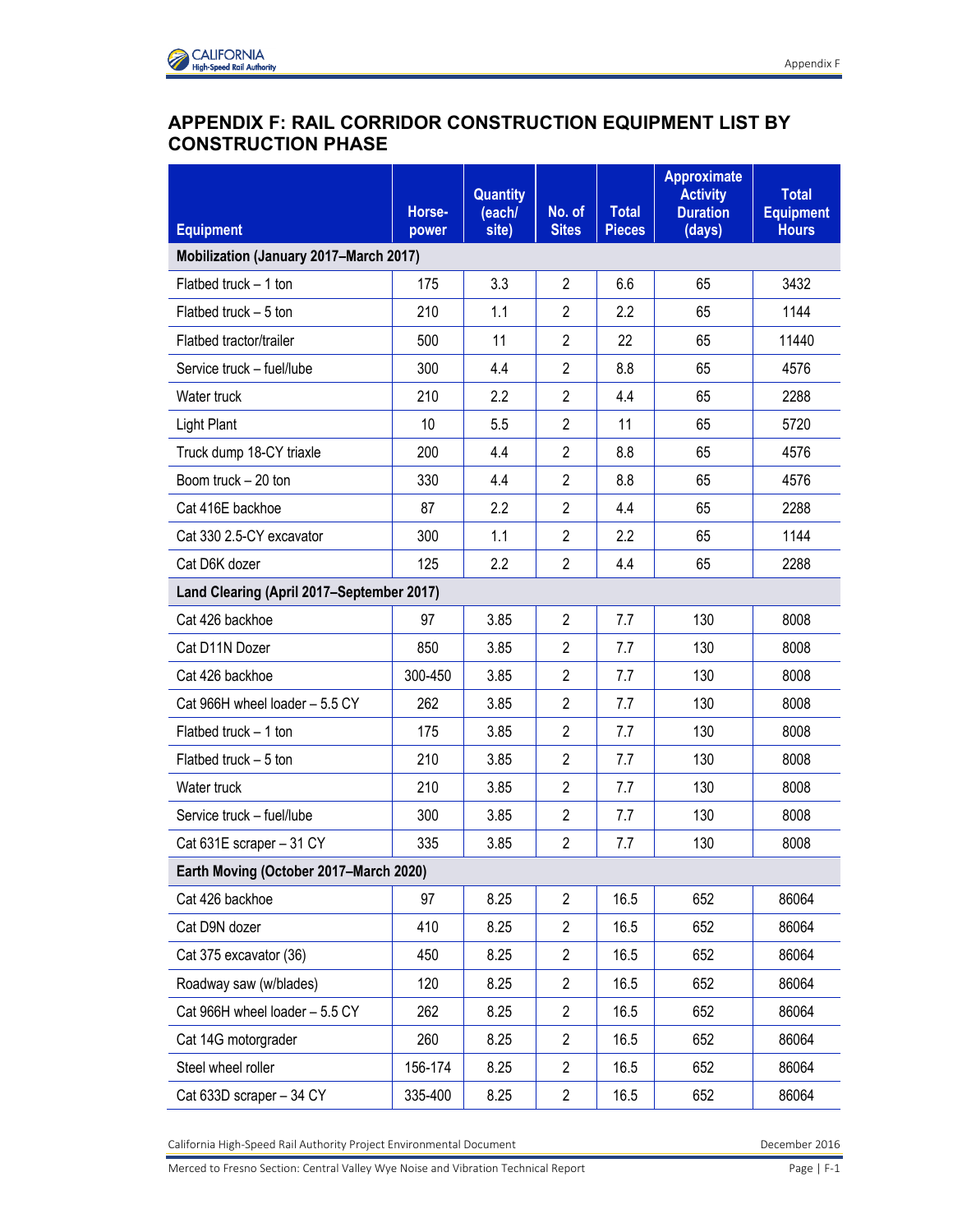| <b>Equipment</b>                                           | Horse-<br>power | Quantity<br>(each/<br>site) | No. of<br><b>Sites</b> | <b>Total</b><br><b>Pieces</b> | <b>Approximate</b><br><b>Activity</b><br><b>Duration</b><br>(days) | <b>Total</b><br><b>Equipment</b><br><b>Hours</b> |  |  |
|------------------------------------------------------------|-----------------|-----------------------------|------------------------|-------------------------------|--------------------------------------------------------------------|--------------------------------------------------|--|--|
| Flatbed truck - 1 ton                                      | 175             | 8.25                        | $\overline{2}$         | 16.5                          | 652                                                                | 86064                                            |  |  |
| Flatbed truck - 5 ton                                      | 210             | 8.25                        | $\overline{2}$         | 16.5                          | 652                                                                | 86064                                            |  |  |
| Service truck - fuel/lube                                  | 300             | 8.25                        | $\overline{2}$         | 16.5                          | 652                                                                | 86064                                            |  |  |
| Water truck                                                | 210             | 8.25                        | $\overline{2}$         | 16.5                          | 652                                                                | 86064                                            |  |  |
| <b>Light Plant</b>                                         | 10              | 8.25                        | $\overline{2}$         | 16.5                          | 652                                                                | 86064                                            |  |  |
| <b>Construction Road Crossing (January 2018-June 2020)</b> |                 |                             |                        |                               |                                                                    |                                                  |  |  |
| Air compressor - 900 CFM                                   | 450             | 9.35                        | $\overline{2}$         | 18.7                          | 651                                                                | 97389.6                                          |  |  |
| Asphalt paver (LG)                                         | 180             | 9.35                        | $\overline{2}$         | 18.7                          | 651                                                                | 97389.6                                          |  |  |
| Aggregate Spreader                                         | 60              | 9.35                        | $\overline{2}$         | 18.7                          | 651                                                                | 97389.6                                          |  |  |
| Sweepers                                                   | 25              | 9.35                        | $\overline{2}$         | 18.7                          | 651                                                                | 97389.6                                          |  |  |
| Roadway Saw                                                | 120             | 9.35                        | $\overline{2}$         | 18.7                          | 651                                                                | 97389.6                                          |  |  |
| Auger, truck mounted                                       | 200-250         | 9.35                        | $\overline{2}$         | 18.7                          | 651                                                                | 97389.6                                          |  |  |
| Cat 426 backhoe                                            | 97              | 9.35                        | $\overline{2}$         | 18.7                          | 651                                                                | 97389.6                                          |  |  |
| Concrete paver - 12/15 foot                                | 30              | 9.35                        | $\overline{2}$         | 18.7                          | 651                                                                | 97389.6                                          |  |  |
| Gas Engine Vibrator                                        | 15              | 9.35                        | $\overline{2}$         | 18.7                          | 651                                                                | 97389.6                                          |  |  |
| Concrete Saw                                               | 13              | 9.35                        | $\overline{2}$         | 18.7                          | 651                                                                | 97389.6                                          |  |  |
| Concrete Pump                                              | 100             | 9.35                        | $\overline{2}$         | 18.7                          | 651                                                                | 97389.6                                          |  |  |
| Crane, 50 T, crawler                                       | 420             | 9.35                        | $\overline{2}$         | 18.7                          | 651                                                                | 97389.6                                          |  |  |
| Boom truck - 20 ton                                        | 330             | 9.35                        | $\overline{2}$         | 18.7                          | 651                                                                | 97389.6                                          |  |  |
| Crawler crane - 300 ton                                    | 420-470         | 9.35                        | $\overline{2}$         | 18.7                          | 651                                                                | 97389.6                                          |  |  |
| Cat D9N dozer                                              | 310-410         | 9.35                        | $\overline{2}$         | 18.7                          | 651                                                                | 97389.6                                          |  |  |
| Cat 375 excavator (36)                                     | 450             | 9.35                        | $\overline{2}$         | 18.7                          | 651                                                                | 97389.6                                          |  |  |
| Cat 966H wheel loader - 5.5 CY                             | 262             | 9.35                        | $\overline{2}$         | 18.7                          | 651                                                                | 97389.6                                          |  |  |
| Cat 120H motorgrader                                       | 158             | 9.35                        | $\mathbf{2}$           | 18.7                          | 651                                                                | 97389.6                                          |  |  |
| Delmag D80 (diesel)                                        | 245             | 9.35                        | $\overline{2}$         | 18.7                          | 651                                                                | 97389.6                                          |  |  |
| Electric sump pump - 8 inch                                | $\overline{4}$  | 9.35                        | $\mathbf{2}$           | 18.7                          | 651                                                                | 97389.6                                          |  |  |
| Pad foot roller                                            | 83              | 9.35                        | $\mathbf{2}$           | 18.7                          | 651                                                                | 97389.6                                          |  |  |
| Pneumatic roller                                           | 156             | 9.35                        | $\mathbf{2}$           | 18.7                          | 651                                                                | 97389.6                                          |  |  |
| Steel-wheel roller                                         | 174             | 9.35                        | $\mathbf{2}$           | 18.7                          | 651                                                                | 97389.6                                          |  |  |
| Walk Behind Whacker                                        | 15              | 9.35                        | $\mathbf{2}$           | 18.7                          | 651                                                                | 97389.6                                          |  |  |
| Flatbed truck - 1 ton                                      | 175             | 9.35                        | $\overline{2}$         | 18.7                          | 651                                                                | 97389.6                                          |  |  |
| Flatbed truck - 5 ton                                      | 210             | 9.35                        | $\mathbf{2}$           | 18.7                          | 651                                                                | 97389.6                                          |  |  |
| Service truck - fuel/lube                                  | 300             | 9.35                        | $\mathbf{2}$           | 18.7                          | 651                                                                | 97389.6                                          |  |  |

December 2016 California High-Speed Rail Authority Project Environmental Document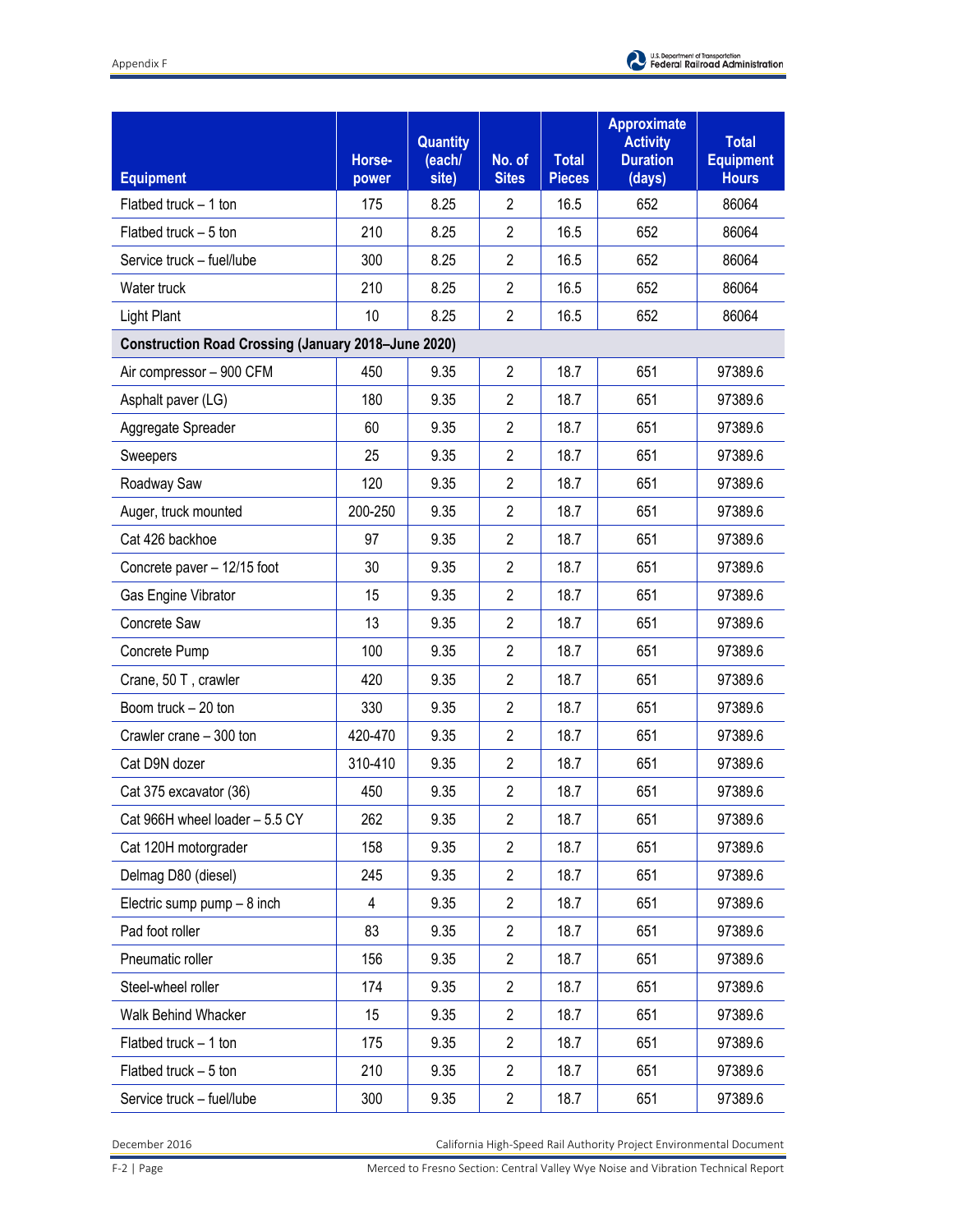

| <b>Equipment</b>                                                   | Horse-<br>power | <b>Quantity</b><br>(each/<br>site) | No. of<br><b>Sites</b> | <b>Total</b><br><b>Pieces</b> | <b>Approximate</b><br><b>Activity</b><br><b>Duration</b><br>(days) | <b>Total</b><br><b>Equipment</b><br><b>Hours</b> |  |  |
|--------------------------------------------------------------------|-----------------|------------------------------------|------------------------|-------------------------------|--------------------------------------------------------------------|--------------------------------------------------|--|--|
| Water truck                                                        | 210             | 9.35                               | $\overline{2}$         | 18.7                          | 651                                                                | 97389.6                                          |  |  |
| <b>Welding Machine</b>                                             | 45              | 9.35                               | $\overline{2}$         | 18.7                          | 651                                                                | 97389.6                                          |  |  |
| Genset - 15kw                                                      | 20              | 9.35                               | $\overline{2}$         | 18.7                          | 651                                                                | 97389.6                                          |  |  |
| Genset - 100 kw                                                    | 134             | 9.35                               | $\overline{2}$         | 18.7                          | 651                                                                | 97389.6                                          |  |  |
| <b>Light Plant</b>                                                 | 10              | 9.35                               | $\overline{2}$         | 18.7                          | 651                                                                | 97389.6                                          |  |  |
| Flatbed tractor/trailer                                            | 500             | 9.35                               | $\overline{2}$         | 18.7                          | 651                                                                | 97389.6                                          |  |  |
| <b>Construct Elevated Structures (January 2018–September 2020)</b> |                 |                                    |                        |                               |                                                                    |                                                  |  |  |
| Air Compressor                                                     | 106             | 8.25                               | $\overline{2}$         | 16.5                          | 717                                                                | 94644                                            |  |  |
| Bore/Drill Rigs-0500                                               | 291             | 8.25                               | $\overline{2}$         | 16.5                          | 717                                                                | 94644                                            |  |  |
| Cat 330 2.5-CY excavator                                           | 300             | 8.25                               | $\overline{2}$         | 16.5                          | 717                                                                | 94644                                            |  |  |
| Crane, 50 T, crawler                                               | 420             | 8.25                               | $\overline{2}$         | 16.5                          | 717                                                                | 94644                                            |  |  |
| Boom truck - 20 ton                                                | 210             | 8.25                               | $\overline{2}$         | 16.5                          | 717                                                                | 94644                                            |  |  |
| Crawler crane - 250 ton                                            | 420             | 8.25                               | $\overline{2}$         | 16.5                          | 717                                                                | 94644                                            |  |  |
| <b>Cement and Mortar Mixers</b>                                    | 10              | 8.25                               | $\overline{2}$         | 16.5                          | 717                                                                | 94644                                            |  |  |
| <b>Concrete/Industrial Saws</b>                                    | 10              | 8.25                               | $\overline{2}$         | 16.5                          | 717                                                                | 94644                                            |  |  |
| Cat D8N dozer                                                      | 310             | 8.25                               | $\overline{2}$         | 16.5                          | 717                                                                | 94644                                            |  |  |
| Cat 966H wheel loader - 5.5 CY                                     | 262             | 8.25                               | $\overline{2}$         | 16.5                          | 717                                                                | 94644                                            |  |  |
| Cat 120H motorgrader                                               | 158             | 8.25                               | $\overline{2}$         | 16.5                          | 717                                                                | 94644                                            |  |  |
| Pneumatic roller                                                   | 156             | 8.25                               | $\overline{2}$         | 16.5                          | 717                                                                | 94644                                            |  |  |
| Steel wheel roller                                                 | 174             | 8.25                               | $\overline{2}$         | 16.5                          | 717                                                                | 94644                                            |  |  |
| Flatbed truck $-5$ ton                                             | 210             | 8.25                               | $\overline{2}$         | 16.5                          | 717                                                                | 94644                                            |  |  |
| Welders                                                            | 45              | 8.25                               | $\overline{2}$         | 16.5                          | 717                                                                | 94644                                            |  |  |
| Concrete Pump                                                      | 600             | 8.25                               | $\overline{2}$         | 16.5                          | 717                                                                | 94644                                            |  |  |
| <b>Construct Elevated Track (October 2020-March 2021)</b>          |                 |                                    |                        |                               |                                                                    |                                                  |  |  |
| Work Train (Diesel Locomotive)                                     | 3000            | 1.1                                | $\overline{2}$         | 2.2                           | 129                                                                | 2270.4                                           |  |  |
| Track mobiles                                                      | 350             | 1.1                                | $\overline{2}$         | 2.2                           | 129                                                                | 2270.4                                           |  |  |
| Rail Grinder                                                       | 125             | 1.1                                | $\overline{2}$         | 2.2                           | 129                                                                | 2270.4                                           |  |  |
| Rail butt Welder                                                   | 300             | 1.1                                | $\overline{2}$         | 2.2                           | 129                                                                | 2270.4                                           |  |  |
| Off-Highway Trucks-0500                                            | 479             | 1.1                                | $\overline{2}$         | 2.2                           | 129                                                                | 2270.4                                           |  |  |
| Flatbed truck - 1 ton                                              | 189             | 1.1                                | $\overline{2}$         | 2.2                           | 129                                                                | 2270.4                                           |  |  |
| Welders                                                            | 45              | 1.1                                | $\overline{2}$         | 2.2                           | 129                                                                | 2270.4                                           |  |  |
| Rail Swing                                                         | 500             | 1.1                                | $\overline{2}$         | 2.2                           | 129                                                                | 2270.4                                           |  |  |
| Rail Temper                                                        | 400             | 1.1                                | $\overline{c}$         | 2.2                           | 129                                                                | 2270.4                                           |  |  |

California High-Speed Rail Authority Project Environmental Document **December 2016** December 2016

Merced to Fresno Section: Central Valley Wye Noise and Vibration Technical Report Page | F-3